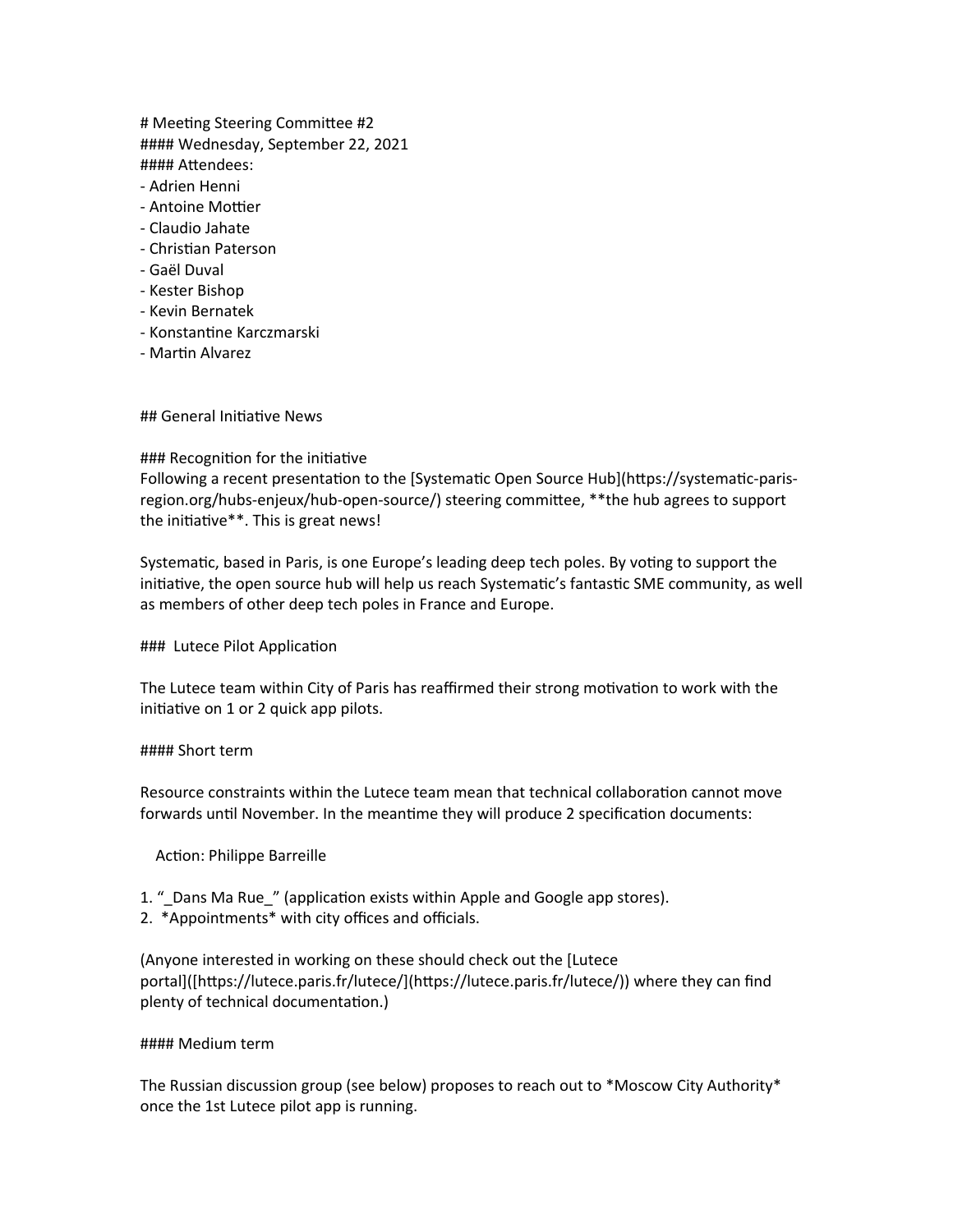### ### Outreach to Russia

A proposal to start outreach efforts into Russian has been tabled. Russia is an important market with lots of investment happening in digital activities, and significannt opportunities to broaden a quick app ecosystem.

A proposal is made to speak with 3 \*econosystemic\* actors: SBER, Tinkoff, Yandex. (Of these, SBER has significant connections with the Russian government.)

A working document for this action can be found [here](https://docs.google.com/document/d/1wfPgEYAvOWVMMligPbVTPnZtntu9lqrfSLjFlQLOV bE/edit?usp=sharing).

\*\*The steering committee unanimously agrees the following \*guidance\* with respect outreach:\*\*

1. QAI is a neutral initiative based on the principles of open source. It is open to all regardless of geography, culture, race, politics, sexual identity, religion, physical capacities, ownership, corporate structure, fields of activity, etc.

 The sole condition of participation is that participants must agree to, and abide by, the initiative charter and any related policies that may exist now, or be formulated later at the discretion of the steering committee.

The initiative will <INS>not</INS> veto potential new participants on entry.

2. Deliverables of the initiative are open source (or creative commons) and as such accessible to all, and usable by all, without restriction beyond respect for conditions laid out within the (OSI approved) open source licenses attached to deliverables.

3. Any participant to the initiative can, at their own discretion, contact any organization or individual in a \*private\* effort to attract them into the initiative as active, supporting and motivated participants.

4. Any participant to the initiative can, at their own discretion, contact any other participant, or external organization or individual, for their own \*private\* commercial objectives. The initiative is a non-commercial organization and has no voice in, responsibility for, or liability of, the commercial and non-commerical activities of any of its participants.

5. \*\*Projects and works produced and/or cited by the initiative will follow ethical and moral standards that maintain the good public standing of the initiative and each of its participants.\*\*

\*\*Decision 1:\*\* It is agreed that the named organizations can be contacted, but with appropriate sensitivity in respect especially to point #5 above. It is \*suggested\* (whilst respecting point #3) that outreach actions be prioritised towards Tinkoff and Yandex.

\*\*Decision 2:\*\* It is decided that at this point in time, the Russian \*discussion group\* will not transform into a \*Task Force\*.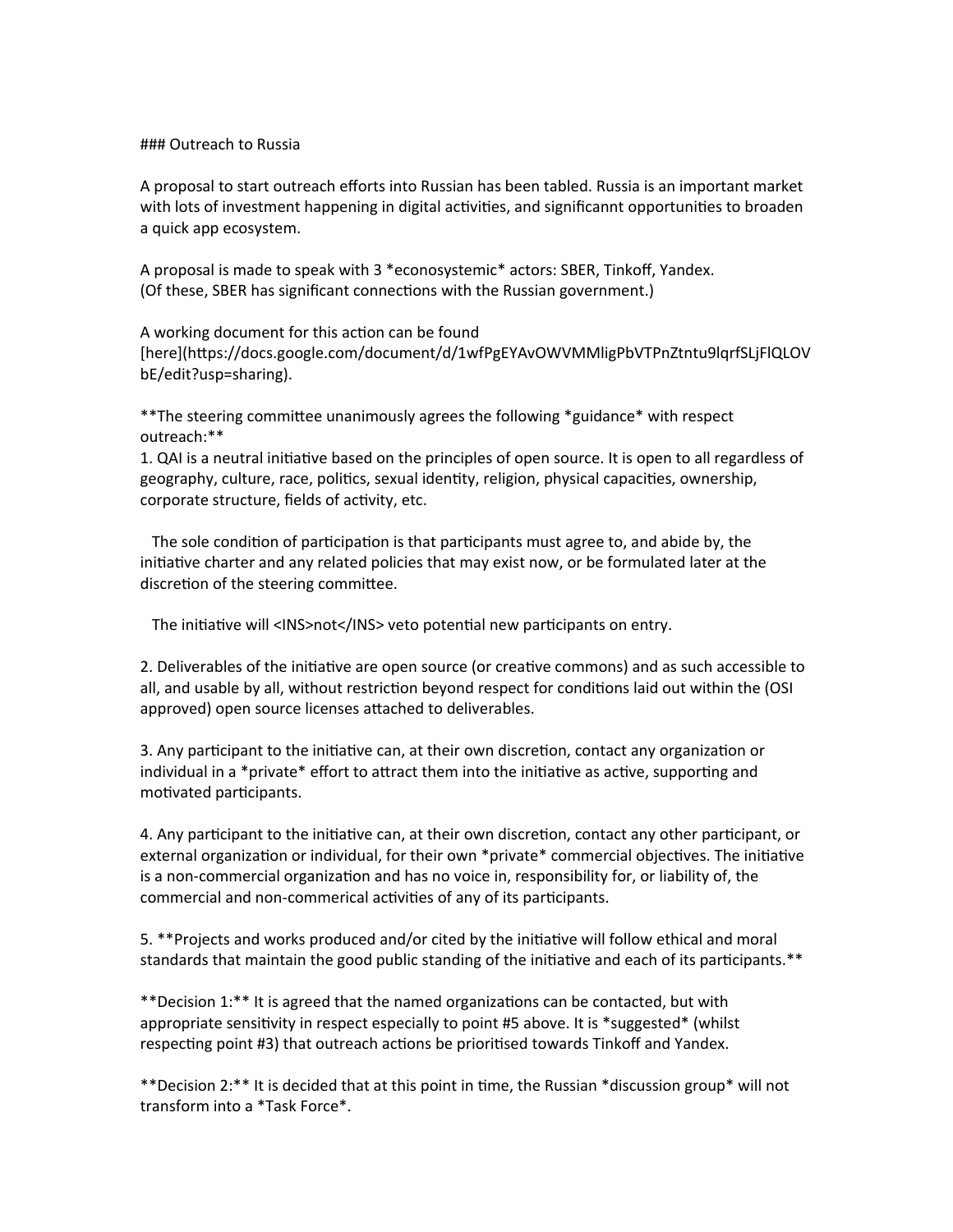## Task Forces

### Gaming

A presentation was made by the task force concerning how to spread quick apps into the games industry. A macro strategy for approaching this important sector has been defined.

>Creating a PR plan targeting the games industry is seen as critical to efforts.

An in meeting discussion concerning the difference between PWAs and quick apps singled out \*who "owns" the user\* as point of differentiation:

- For PWAs, it's more the browser provider;

- For quick apps, it's more the platform or infrastructure provider.

For the next steering committee, the task force will draft a proposition to co-develop a quick app game.

Action: Kester Bishop

### Sustainability

A presentation has been made by the task force concerning the importance of sustainability and the potential role that quick apps might play in end-to-end supply chains.

It is noted that sustainability principles can \*also\* be applied to quick apps themselves, as well as the hosting and development platforms, but this is not the primary focus of the task force.

The task force proposes a 50K€ <ins>co-financed</ins> study that would last about 3 months and progressively deliver 5 elements:

1. \*\*Market scenario analysis.\*\*

2. \*\*Strategy proposal\*\*: Positioning quick apps in the existing and future sustainable apparel and footwear ecosystems.

3. \*\*Strategy proposal\*\*: Positioning QAI participants in the current and future sustainable apparel and footwear ecosystems, including the identification of ecosystem components that should be developed, or integrated, to maximize QAI participant roles.

4. \*\*Methodology\*\* to integrate quick apps for fashion tech/retail with QAI participant B2B services.

5. \*\*Program proposal\*\* on how to involve key fashion tech industry players and related ecosystems (incl. incubators, accelerators, funds, grant programs, industry associations, etc.) in the future quick apps sustainable fashion initiative.

\*\*Decision: 1\*\* The steering committee agrees that the subject is important to society \*and\* offers an interesting opportunity to expand quick apps into new domains.

\*\*Decision: 2\*\* The steering committee agrees \*in principle\* that a 50K€ study is acceptable.

Given the above decisions, the task force will now work to identify donors for QAI.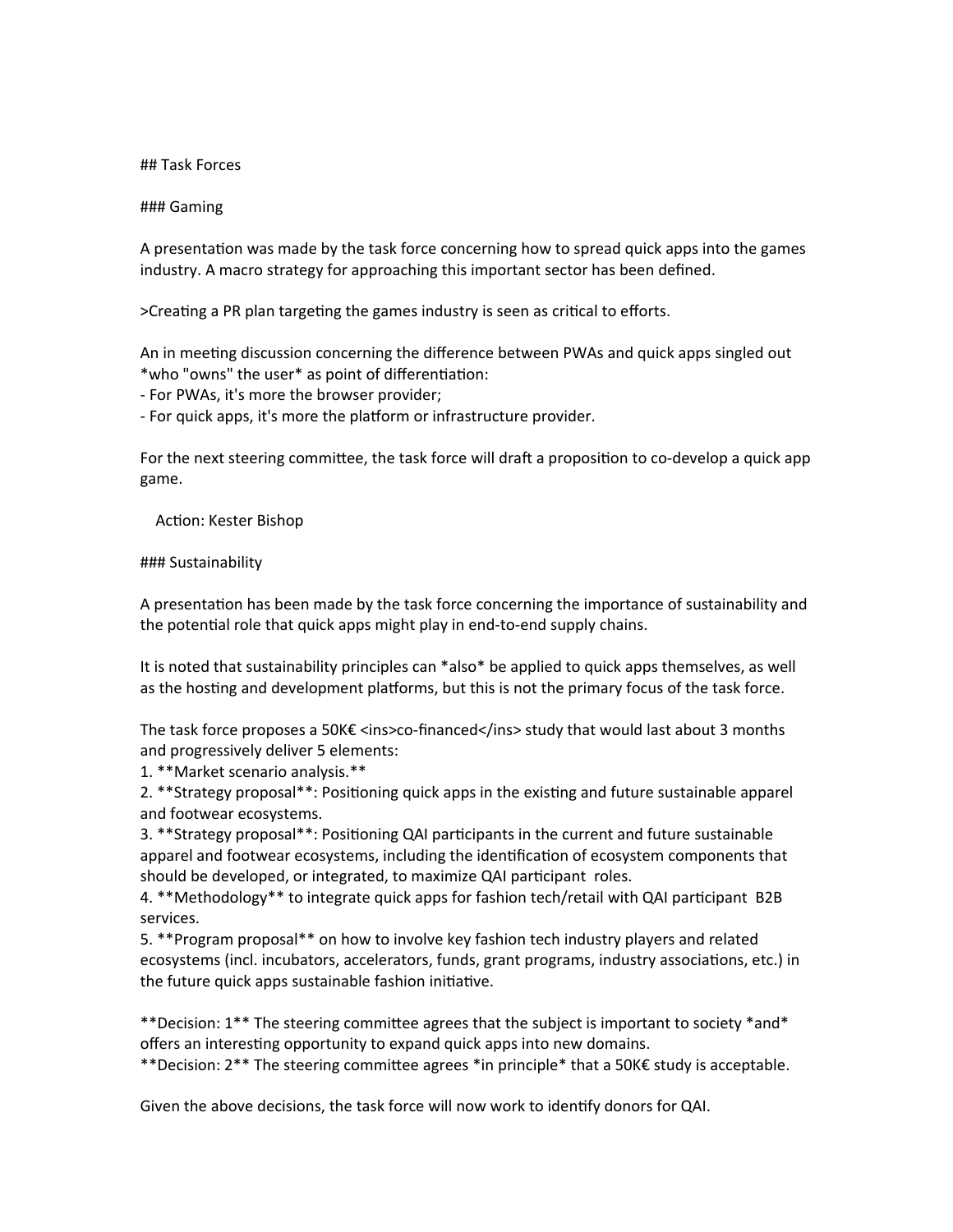# Action: Konstantine Karczmarski

(Anyone interested in working on this study should reach out to Konstantine. There are also information elements available within [GitLab](https://gitlab.ow2.org/quick-app-initiative/quickapp-initiative/-/blob/master/task-forces/TF%20Sustainability/ QAI\_Task\_Force\_\_Sustainable\_Fashion\_Industry\_Model\_.pdf).)

### ### Education

Understandably, Santillana is currently very busy with the back to school period in Spain and LatAm and cannot lead the task force at this time.

For the time being \*\* the education task force is "suspended" \*\*. If anyone would like to step up and re-start this TF, please reach out to us.

### ## Events

Quick apps and the initiative will be promoted in the following events:

- October
- DroidCon Berlin
- Conf42: JavaScript 2021
- November
- Open Source Experience Paris (OSXP)
- SFScon Italy
- December
- XtremeJS Online Conference

### ### OSXP

- The stand design is near finalized. The logos of Alliance Tech, e Foundation, Famobi, FRVR, Huawei and OW2 will be shown. Many thanks for the permission.

- The promotional ad for the visitor guide is near finalized.
- The flyer design is still being worked on.
- Workshop participants (e Foundation, Famobi, FRVR, Huawei) agreed; agenda being finalised.
- The wining slogan is "Liberating Apps".

(Thanks all who participated in the open vote over the last couple of weeks).

It promises to be a great event. Both Famobi and FRVR will be showcasing quick apps on the stand (D42). Hope to see you there!

# ## Community build

# ### Stats

- Portal activity is steady, albeit not that high.

- The charter was the biggest download ahead of the primer and whitepaper.

- There are some additional people on the mailing list, but numbers are not picking up ... \*\*we need your help to promote the initiative!\*\*